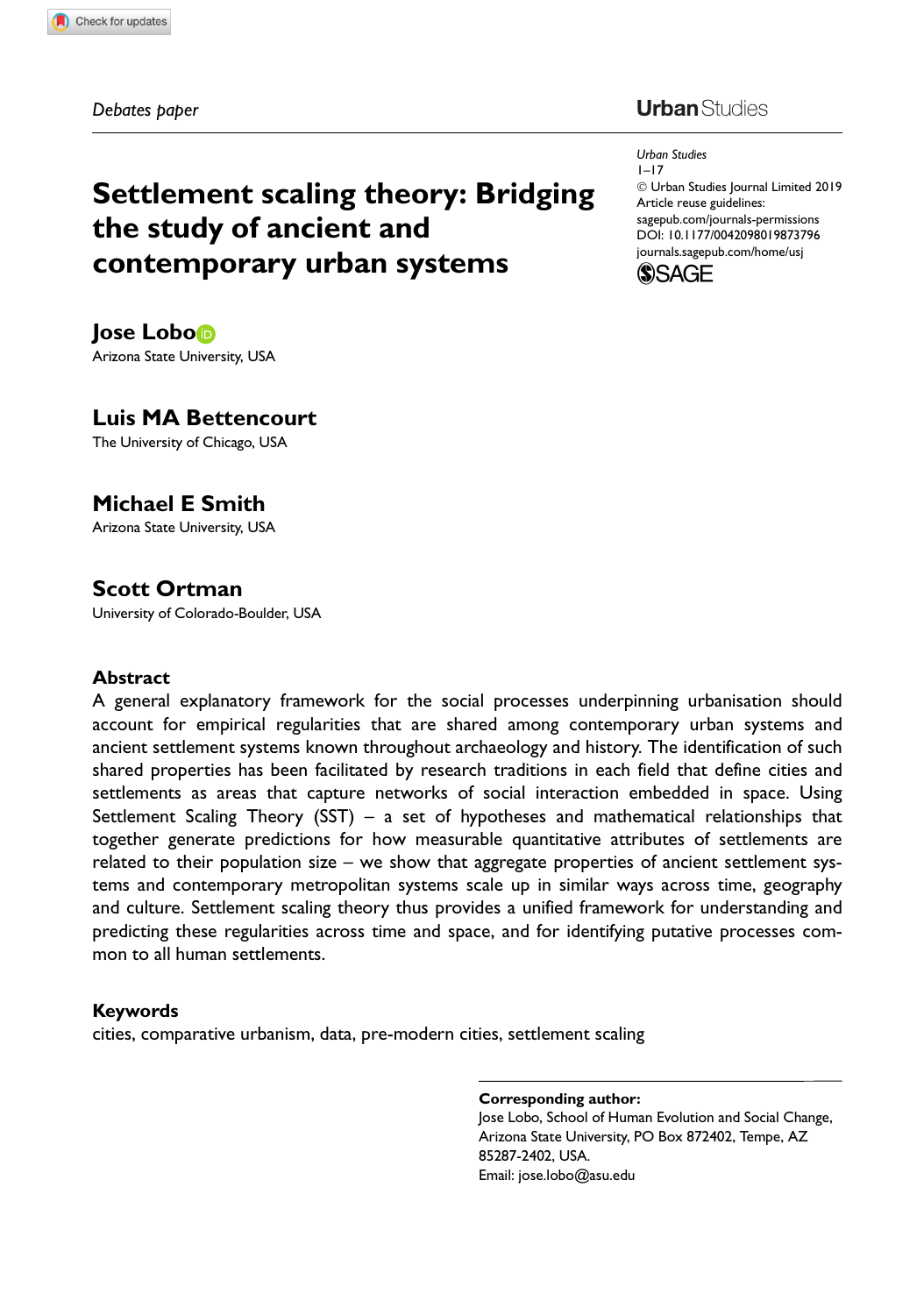支撑城市化的社会过程的一般解释框架应该考虑到在考古学和历史学中已知的当代城市 系统和古代住区系统之间共同的经验规律。这些共同特征的确定得益于一些存在于每个 领域的研究传统,这些传统将城市和住区定义为包含了嵌入空间的社会互动网络的区域 。住区规模理论(SST)是一组假设和数学关系,其共同产生了住区可测量的数量属性与其 人口规模之间关系的预测。应用该理论,我们表明古代住区体系和当代大都市体系的总 体属性在时间、地理和文化上以相似的方式扩大。因此,住区规模理论提供了一个统一 的框架来理解和预测这些跨时间和空间的规律,并确定所有人类住区共有的假定过程。

#### 关键词

Received December 2018; accepted July 2019 城市、比较城市化、数据、前现代城市、住区规模

### Introduction

There is a general recognition that cities share a number of organisational, social and economic characteristics and play similar functional roles in human societies regardless of size, geography, time or culture. Despite being separated by thousands of years of cultural, social and technological development, settlements of past and contemporary societies seem to share enough in common that the term 'city' can meaningfully refer to both (Algaze, 2018; de Vries, 1984; Mumford, 1961). Given this, it stands to reason that there should be empirical regularities for important attributes of cities common to urban systems that arose and evolved independently across time, culture and levels of technology. Explanations for such regularities should invoke social processes that are also common to cities of all times and places. In the same way that Darwin argued that a good theory for the variety of biological forms should apply to the fossil record as well as contemporary life, an adequate explanation for the variety of settlements and urban forms should apply to the archaeological record as well as contemporary cities. But what features of cities and urban systems are common across eras? What can be measured, compared and predicted? What common underlying processes generate these regularities?

Answering these questions necessitates several epistemological components. First, it requires methods for defining socio-spatial units in the contemporary world, and from material remains of the past, in such a way that these units capture similar social functional entities (not just similar physical forms). Second, it pre-supposes an explanatory framework that is general enough to encompass urban systems that vary substantially with respect to social, political and technological details. It cannot simply be a projection of contemporary social and economic arrangements backwards in time as such a framework would break down as soon as modern political institutions and economic markets ceased to apply. Third, such an explanatory framework must identify salient properties of cities that can be captured by common measurements, the empirical foundation of any truly comparative approach. Finally, the explanatory framework, or theory in a manner defined below, must generate specific predictions that can be tested using data from a variety of settlement systems.

Here, we present an approach that meets these requirements and can ground the examination of urban systems across eras.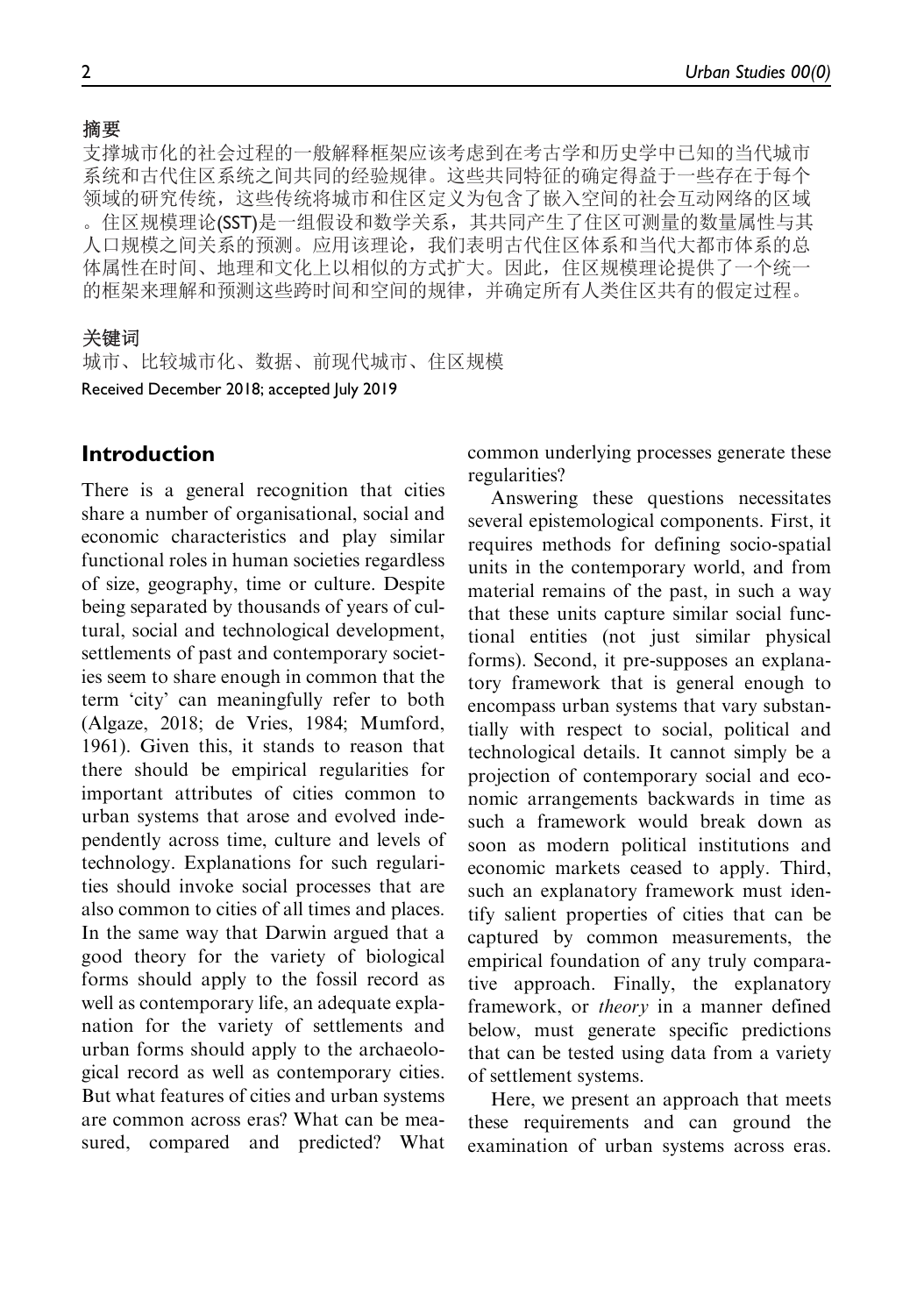Although novel in its scope, it builds on the long history of quantitative models in urban economics, economic geography, complex systems and regional science that traces the origin and persistence of population agglomeration to the advantages of concentrating human populations in space after accounting for associated costs (Fujita et al., 1999). These are sometimes referred to as *agglom*eration effects, and they constitute the foundational concepts for explaining the formation and persistence of cities everywhere (Duranton and Puga, 2004; Storper, 2013). Our framework also provides articulating arguments for the long-standing recognition (in economics, sociology and anthropology) that population size is a determinant of many socio-economic features of human settlements (Johnson and Earle, 2000; Nordbeck, 1971).

Our approach builds on research in urban economics, geography and complex systems that has identified relationships between urban scale and economic productivity, innovation rates, energy use and infrastructure needs (Bloom et al., 2008; Glaeser et al., 2003; Nordbeck, 1971). Such relations are known as scaling relations (Barenblatt, 2003; Chave and Levin, 2003). For this reason, the systematic study of such relationships has come to be known as urban scaling. Over the past decade, a formal theory of urban scaling has begun to emerge (Bettencourt, 2013). The fundamental process at the core of this theory is the concentration of social, economic and political interactions in space and time, subject to constraints imposed by environmental conditions, technology and institutions (Bettencourt, 2014; Schläpfer et al., 2014). These processes, which are the microlevel foundations upon which the explanatory framework is built, are very general and are not tailored to the specific characteristics of modern cities, or more broadly, settlements, of a certain size. As a result, it potentially applies to settlements and settlement systems in any context. Here, we provide an overview of this explanatory framework which we call *settlement scaling theory* (SST), illustrate the scope of its applicability, and show that its extension to archaeological contexts allows for a truly comparative study of urbanisation.

Our use of the term 'theory' is deliberate and justified. The explanatory framework is based on first principles (assumptions whose general validity we dare take for granted). There are many theories of cities, stemming from different disciplinary perspectives and addressing different characteristics and dynamics; SST does not aspire to be a general theory of urbanisation but rather a theory of how the spatially embedded social interactions among agglomerated individuals generate several of the most salient properties of settlements (including cities). SST does not seek to explain all aspects of cities but does seek to account for the effects of scale for their extensive properties. Importantly, the theory makes clear quantitative predictions for the values of posited observables that can be tested (and falsified) against settlement data from any given era. To the best of our knowledge, no other existing model or theory allows for such a practical, unified and predictive framework for human settlements across history.

## The city as a unit of study

The initial challenge confronted when building an explanatory framework for any urban phenomena is the seemingly innocuous question of how to define a city. Such a definition must be grounded in principles of what a city is and how it operates. Louis Wirth (1938) proposed that a city is a large and permanent settlement of heterogeneous individuals living and working at high population densities. Richard Sennett (1977: 39) suggested that 'a city is a human settlement where strangers are likely to meet'. Architectural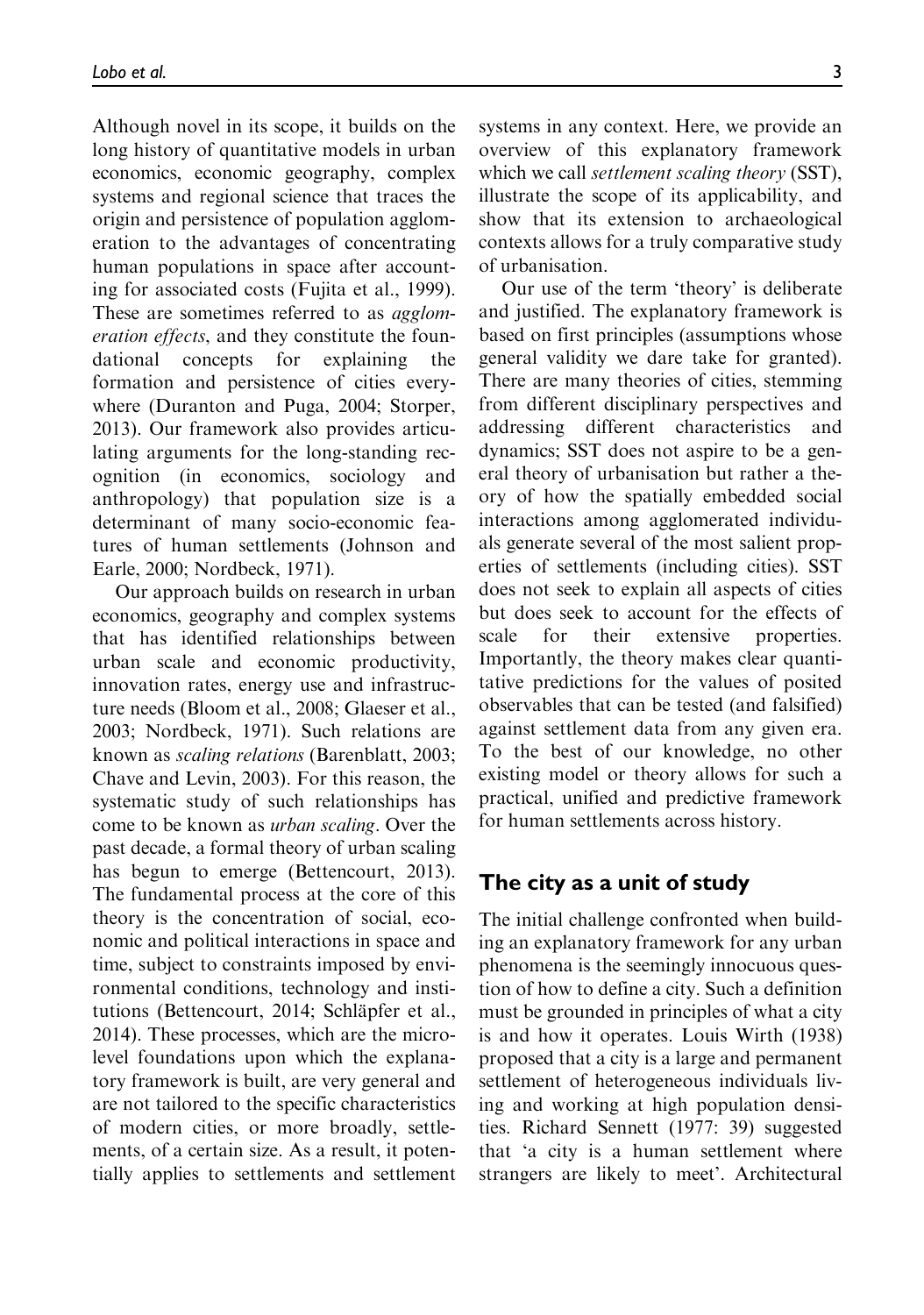historian Spiro Kostof (1991) observed that 'cities are places where a certain energised crowding of people takes place'. More recently, the urban economist Edward Glaeser (2011) described cities as 'the absence of physical space between people and companies. They are proximity, density, closeness.' O'Sullivan (2011) defines cities as geographical areas with concentrations of individuals and activities that are higher relative to the surrounding area. These various characterisations illustrate the general principle that the essence of urbanism is not physical space per se, but frequent and intense social interactions among a diversity of individuals and organisations within a given space (Smith, 2019). Researchers confront different challenges when operationalising this view in contemporary versus archaeological contexts.

# Contemporary cities

Operationalising a view of cities as spatially embedded social networks requires the selfconsistent identification of spatial units that capture their relevant social and economic aspects. Owing to the mobility of urban dwellers, this task is far from trivial, even when large volumes of data are available. Measures of density and interaction are typically used, but each has its associated problems. Measuring population density pre-supposes a relevant physical space within which people are counted. Such spaces can be defined using residential densities, but because of commuting the resulting units may not capture actual patterns of daily interaction – where people work, shop and socialise – that are at the core of the city as a social entity. And it is even more difficult to directly observe and measure the totality of social and economic interactions which generate and define urban life.

We emphasise two observations that facilitate the definition of cities as integrated socio-economic units. First, movement entails costs: social interactions in space have, throughout history, involved travel, which carries monetary, energy and time costs. Second, human effort is bounded – for any given transportation technology, humans can only move so much per unit time and spend so much time in transit. Together, these two assumptions justify drawing the boundaries of urban areas as containing the space around built-up infrastructure (homes, roads, workplaces, shops), which can be traversed within about a day's movement effort (Marchetti, 1994). The prevalent interpretation of urban areas, or functional cities, in contemporary urban studies is thus of a spatial object whose outlines contain daily flows of people, goods and information within one or more adjacent residential centres (Pumain, 2000). How much distance can be covered in a day, and at what energy and monetary cost, is strongly dictated by available technologies and infrastructure and their local implementations.

This perspective leads to a variety of ways whereby one might delineate a functional city as an entity bounded by density and movement (Bretagnolle et al., 2009). Arguably the most consistent definition is the Metropolitan Statistical Area (MSA), developed by the US Census Bureau in the 1960s and updated annually (Berry et al., 1969). An MSA consists of a core county or counties in which lies an incorporated city (a politico-administrative entity) with a population of at least 50,000 people, plus adjacent counties having a high degree of social and economic integration with the core counties as measured through commuting ties. Essentially, MSAs are unified labour markets revealed by daily commuting flows. These flows are interpreted as reflecting the frequent exchange of goods, labour and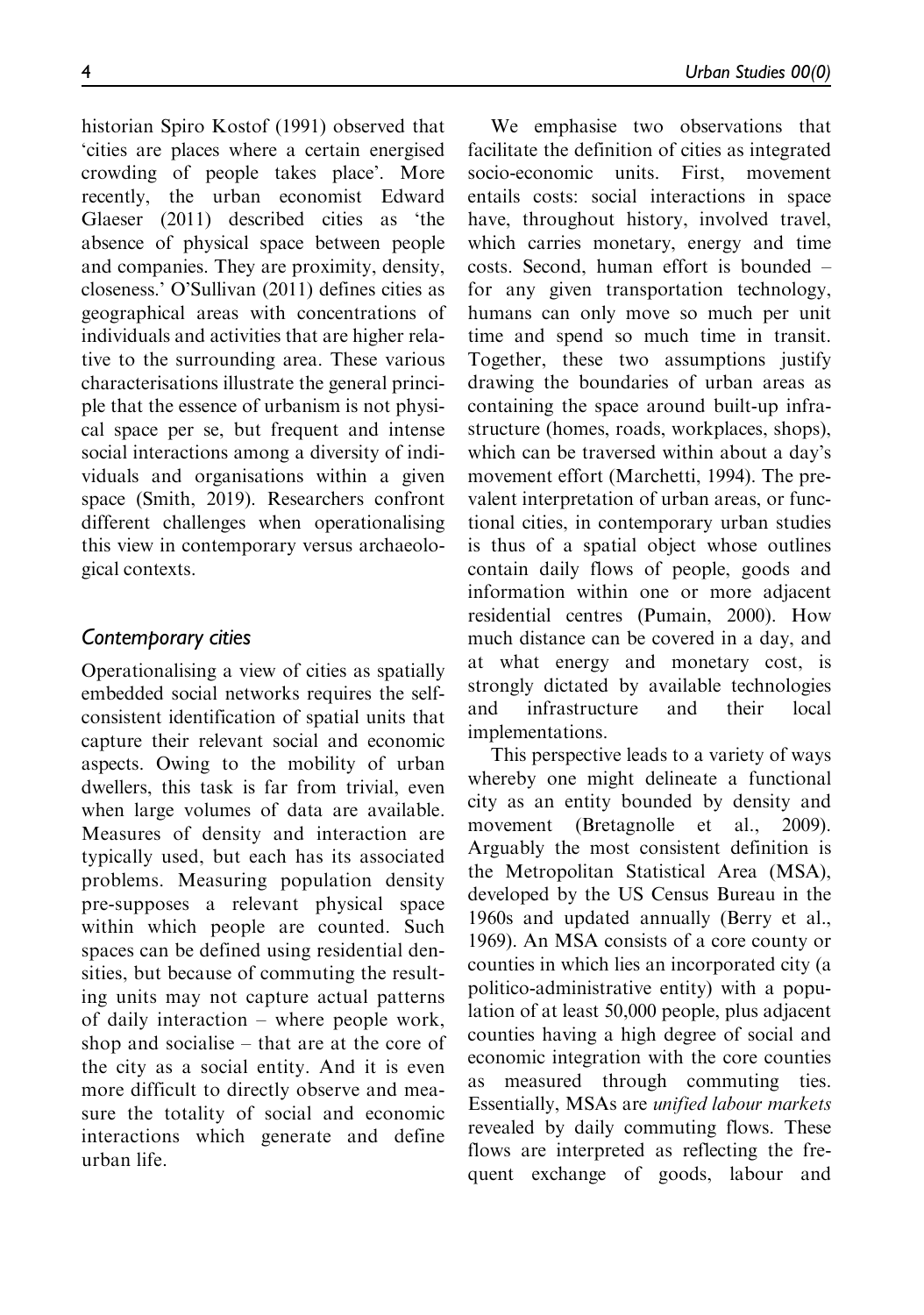information, which in turn is a proxy for intense socio-economic interaction (Glaeser et al., 1995). Because of its unique socio-economic relevance, the concept of the metropolitan area has been more recently adopted by the OECD, the EU and by various other major national statistical offices including those of China, Brazil, South Africa, Mexico, Chile and Colombia.

Some authors have questioned the emergent global consensus around metropolitan area definitions, expressing concerns that the documented empirical characteristics of cities may be unduly influenced – or even determined – by the choice of spatial unit of analysis (Arcaute et al., 2015; Cottineau et al., 2017). This issue is often referred to as the Modifiable Areal Unit Problem (MAUP): ... the areal units (zonal objects) used in many geographical studies are arbitrary, modifiable, and subject to the whims and fancies of whoever is doing, or did, the aggregating' (Openshaw, 1983: 3). It is of course true that different spatial units will have different analytical consequences. But this only reinforces how essential it is that the chosen spatial units encapsulate the phenomenon of interest, which in the case of a city is a network of social interaction embedded in space. The MSA definition does this, whereas alternative urban spatial units, such as areas defined by local density thresholds or contiguous built areas, need not. Still, a fundamental issue with regard to the definition of contemporary cities is the complex relationship between built space and daily patterns of social mixing. Below, we show that this issue is much less severe for pre-industrial settlements.

### Archaeological cities and settlements

Archaeologists conduct fieldwork to locate and study artefacts (objects made or used by humans) and features (fixed constructions) that are the physical remains of past human

behaviour. Archaeological 'sites' are spatial concentrations of such artefacts and features, ranging in scale from small artefact scatters to large expanses of numerous features. The archaeological concept of the settlement has been codified as '[...] the physical locale or cluster of locales where the members of a community lived, ensured their subsistence, and pursued their social functions in a delineable time period' (Chang, 1968: 3). Archaeologists have subsequently linked the settlement concept to the notion of the place-based community: a group of people who live in close proximity within a geographically limited area, who have faceto-face interaction on a regular basis, and who share access to resources in their local sustaining area (Murdock, 1949; Varien, 1999). Ancient settlements are thus locations where human interactions were concentrated in space. While the most detailed information about individual sites comes from excavation, surface remains and, increasingly, remote sensing and geophysical prospection provide sufficient evidence for studying demography, wealth and other aggregate properties (Drennan et al., 2015; El-Qady and Metawaly, 2018; Johnson and Millett, 2012).

The identification of settlement extent is crucial for studying how humans enact social processes in physical space. In settings where current ground-cover reveals ancient house remains, but not associated artefacts – such as Classic-period Maya sites – archaeologists draw site boundaries based on the distribution of house remains, using conventions such as an empty zone of at least 100 m to mark settlement boundaries (Hutson et al., 2008). More commonly, house remains are buried, but surface artefacts become visible when brought to the ground surface by ploughing and other modern disturbances. In these situations, site boundaries are identified from the spatial distribution of potsherds and other non-perishable artefacts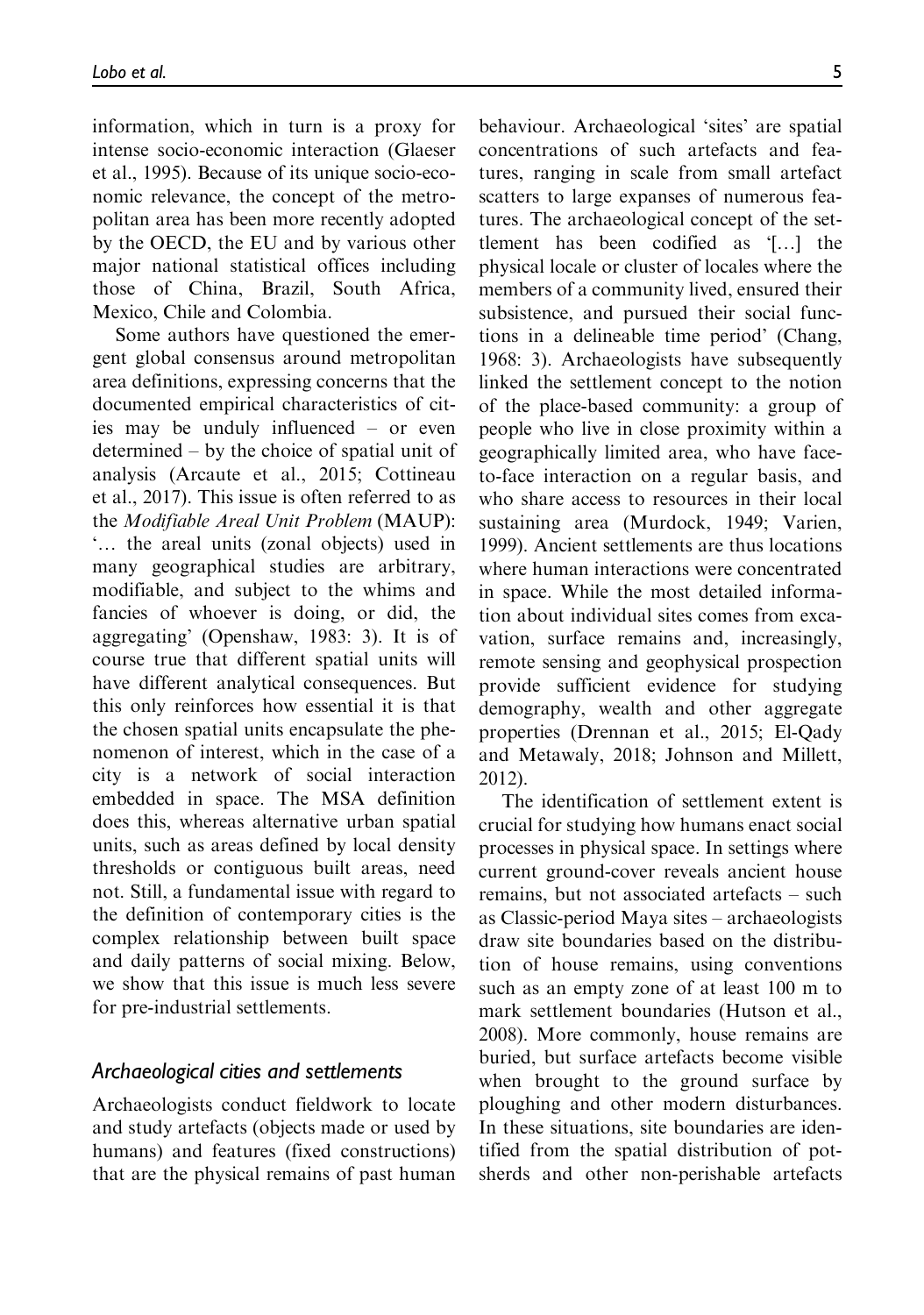deposited by human activity. The density of surface artefacts varies tremendously across sites and regions based on a variety of factors. Thus, site boundaries are rarely defined by absolute density figures. Instead, fieldworkers typically walk outward from the centre of a site in various directions and define the boundary where the visible artefact density drops off substantially (Drennan et al., 2015: 17–20). In areas with sparse vegetative ground cover, surface artefact densities typically show a clear 'edge'.

The two primary proxies used to estimate the populations of archaeological sites are house remains and site area. In the case of house remains, the first step is to convert the number of house remains into an estimate of the number of households that lived in a settlement during a given time period. The 'momentary' household estimate may also be revised downward to account for the non-contemporaneous occupation of structures within a given time period (Rice and Culbert, 1990). The final step is to multiply the household estimate by an average household size to obtain an estimate for the resident population. Acknowledging that household sizes varied with wealth, context (rural versus urban) and other parameters, archaeologists typically use a household size figure that has historical or sociological validity for a particular area or time period. When house remains are not visible on the modern ground surface, archaeologists typically estimate population by combining the site area with a population density estimate. The simplest procedure is to apply a constant population density to the entire area of the site (Adams, 1981). More sophisticated methods involve adjusting the density based on either surface artefact densities, house densities within excavated areas, and/or the inferred type of settlement (Drennan et al., 2015; Hanson, 2016; Hanson and Ortman, 2017; Sanders et al., 1979).

Measuring material output and wealth presents its own challenges (Morris, 2013; Ortman and Davis, 2019; Stark et al., 2016). The strongest material proxy for household wealth is the size of residences, and there is now a robust literature that uses this proxy to measure wealth distributions in the deep past (Kohler et al., 2017, 2018; Smith et al., 2014). Table S1 of Kohler et al. (2017) lists the ethnographic and historical analogues which demonstrate the strong relationship between house size and household wealth.

Despite the many challenges of working with archaeological evidence, one of its advantages is the intrinsic correspondence between settlement boundaries and spatial patterns of past social interaction. In ancient societies, people walked or, in some rarer cases, rode animals or carts, on paths that were much more uneven than modern roads. Most people who worked within settlements lived close to – or even at – their place of work (Laslett, 1971). In the ancient world, workers rarely lived in one settlement and worked in another (Laslett, 1971; Sjoberg, 1960). In addition, most workers were farmers who regularly walked out to their fields (Christiansen, 1978). In a classic study, Michael Chisholm adapted von Thünen's central market model to pre-industrial peasant farming, finding that the distance farmers travelled from their homes to their fields was rarely greater than 4 km (Chisholm, 1968: 46). So, for such settlements, if there were 'commuter flows' at all they involved farmers commuting between settlements and their fields.

These features of transport, agriculture and movement mean that commuter flows between ancient settlements were minimal. Commuting served to disperse people for individual farm work, with most social interactions being confined to the settlement area itself. This pattern is in strong contrast to contemporary cities, where commuting serves to *concentrate* people for socio-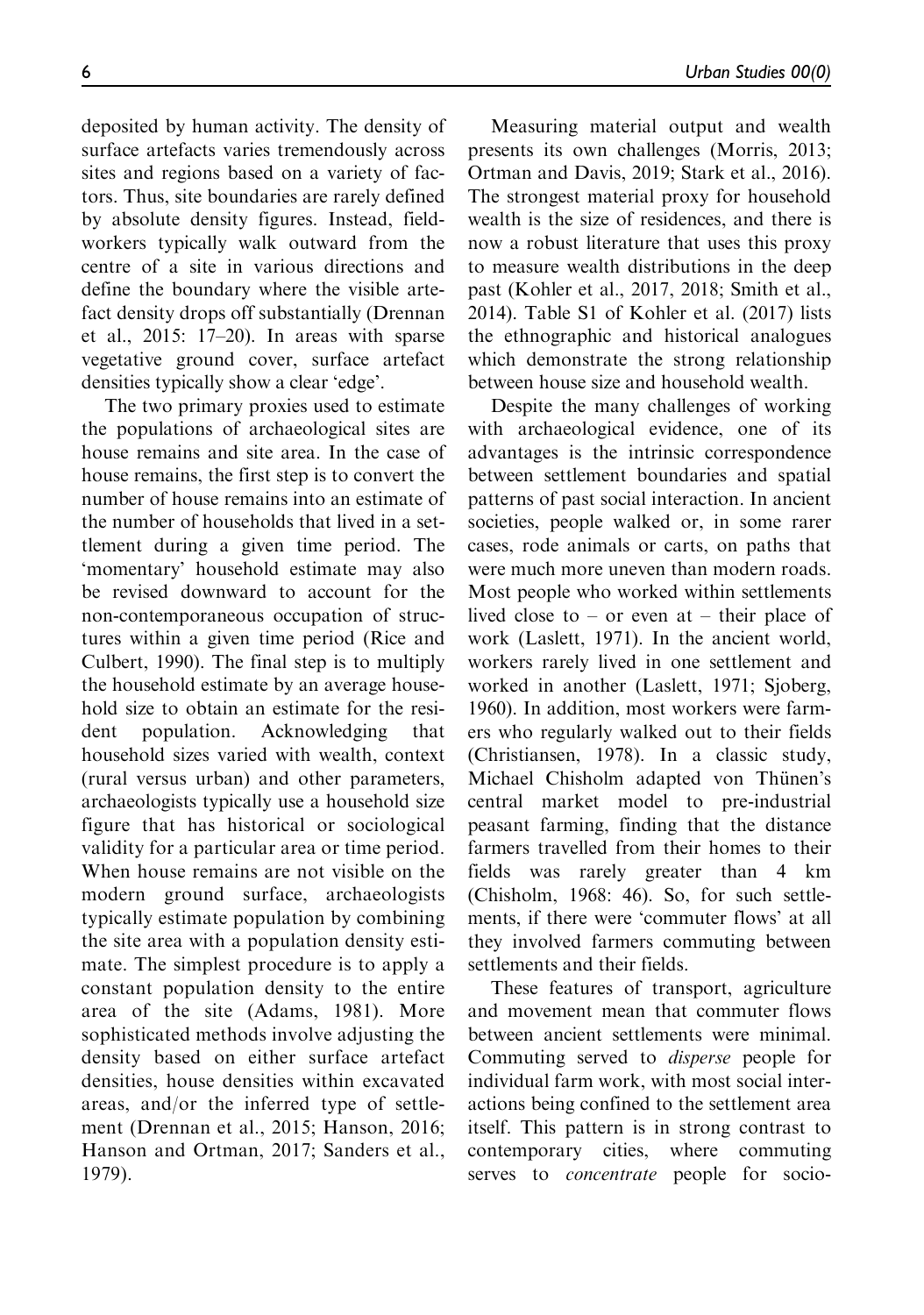| Case                                                     | Dependent<br>variable | N    | Exponent<br>$\beta$ (95% C.I.) | $R^2$     | Source                                   |
|----------------------------------------------------------|-----------------------|------|--------------------------------|-----------|------------------------------------------|
| Cities and towns, Mexico<br>(1960)                       | Area                  | 181  | 0.64<br>$(0.55 - 0.72)$        | 0.53      | (Ortman et al., 2015)                    |
| Urbanised areas, Sweden<br>(1965)                        | Area                  | 1800 | 0.65<br>$(0.64 - 0.65)$        | 0.89      | (Nordbeck, 1971)                         |
| Metropolitan Statistical<br>Areas, USA (1980–2000)       | Area?                 | 329  | $0.62 - 0.63$<br>(NR)          | <b>NR</b> | (Paulsen, 2012)                          |
| Global cities (2000)                                     | Areal extent          | 3646 | $0.83 - 0.85$<br>(NR)          | 0.71      | (Angel, 2012)                            |
| Urban areas, China<br>(2005)                             | Built-up area         | 660  | 0.82<br>(NR)                   | 0.84      | (Chen, 2010)                             |
| Urbanised prefectural<br>cities. China                   | GDP                   | 287  | 1.22<br>$(1.17 - 1.27)$        | 0.69      | (Zünd and<br>Bettencourt, 2018)          |
| Metropolitan Statistical<br>Areas, USA (202)             | Total wages           | 361  | 1.12<br>$(1.09 - 1.13)$        | 0.96      | (Bettencourt et al.,<br>2007a)           |
| Metropolitan Statistical<br>Areas, USA (202)             | New patents           | 331  | 1.27<br>$(1.25 - 1.29)$        | 0.81      | (Bettencourt et al.,<br>2007b)           |
| Global Metropolitan<br><b>Statistical Areas</b>          | New patents           | 1530 | 1.47<br>$(S.E. = 0.03)$        | 0.84      | (Lobo et al., 2013a)                     |
| Metropolitan areas<br>$(> 500,000$ people), EU<br>(2012) | GDP                   | 102  | 1.17<br>$(1.11 - 1.22)$        | 0.96      | (Bettencourt and<br>Lobo, 2016)          |
| Urbanised areas, India<br>(2011)                         | Built area            | 909  | 0.8846<br>$(0.84 - 0.93)$      | 0.61      | (Sahasranaman and<br>Bettencourt, 2019a) |
| Urbanised areas, India<br>(2011, Districts)              | <b>GDP</b>            | 21   | 1.12<br>$(0.94 - 1.30)$        | 0.88      | (Sahasranaman and<br>Bettencourt, 2019b) |
| Metropolitan areas, Brazil                               | Personal income       | 39   | ЫI<br>$(1.03 - 1.20)$          | 0.90      | (Breslford et al., 2017)                 |

Table 1. Empirical support for settlement scaling theory from contemporary urban systems. Unless otherwise noted, the independent variable is settlement population.

Notes: NR: not reported; SE: standard error.

economic interactions. As a result, the physical settlement (based on the circumscribing or built-up area) and the functional settlement (based on social mixing patterns) were essentially one and the same in the ancient world. In other words, archaeological settlements conform to the model of cities as spatially embedded networks of social interaction more directly than contemporary urban areas often do.

# Settlement scaling theory: **Background**

The manner in which aggregated individuals produce greater value, innovate more

rapidly and utilise infrastructure more efficiently is transposable between modern and pre-modern contexts (Glaeser, 2011). What has been lacking until recently is a formal framework that accounts for the varied effects of settlement aggregation in general terms. SST is an explicit attempt to accomplish this (Bettencourt, 2014; Ortman et al., 2014). SST does *not* pre-suppose that costs and benefits are monetised, nor that costs and benefits are experienced and compared within a market system or a hierarchical polity. Rather, it replaces the market-based utility functions of standard economics models with an even more basic and more fundamental social network whereby individuals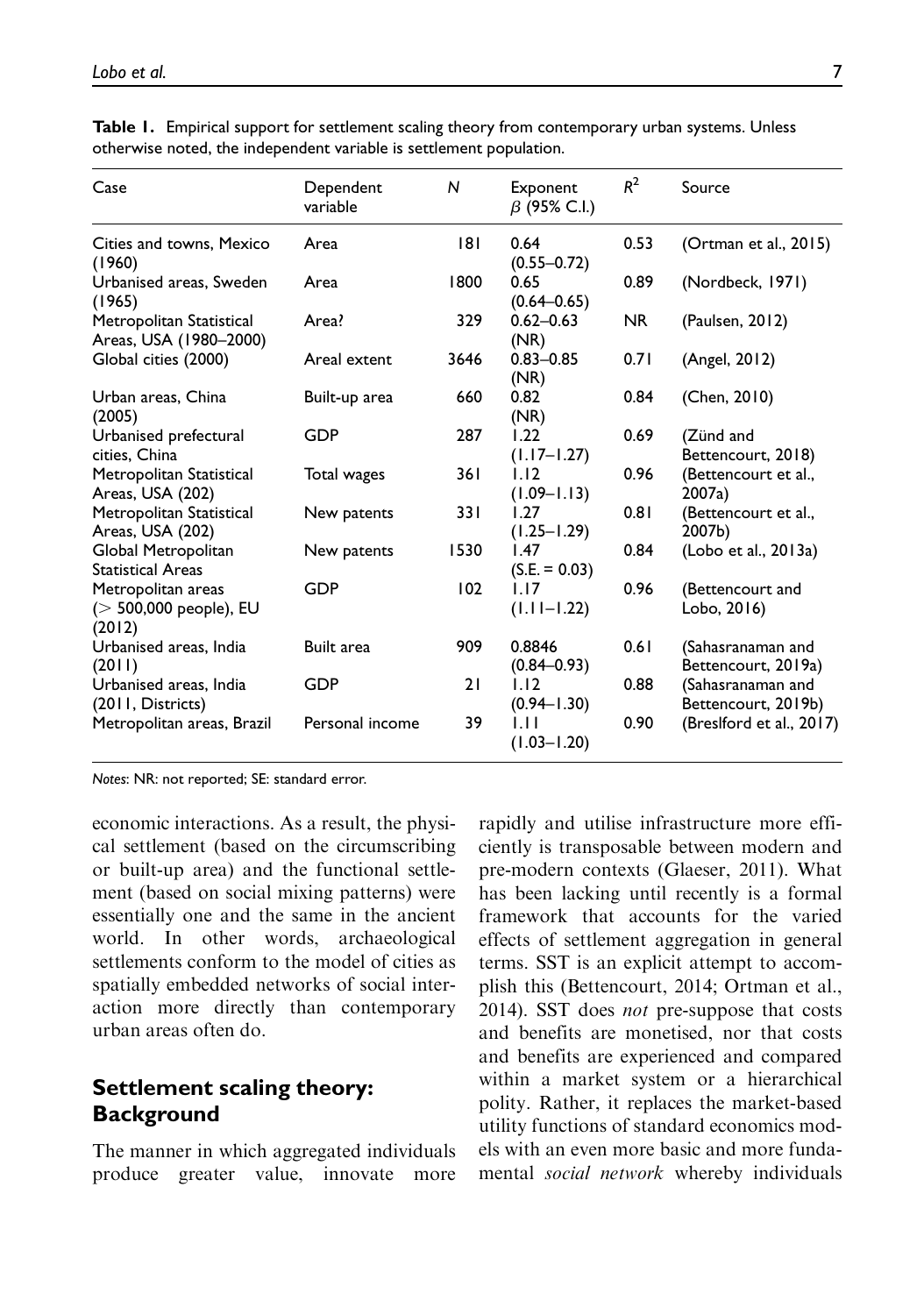balance interaction benefits with movement costs (production functions, however, do emerge from the SST formalism). The SST framework makes quantitative predictions about the specific values of elasticities (scaling exponents) of a variety of urban characteristics, focusing on aggregate (extensive) as opposed to per capita (intensive) measures; traditional per capita measures conflate scale-driven effects with effects deriving from technology and institutions.

The foundational assumptions of SST are that (a) human interactions are exchanges of material goods and information that take place in physical space; (b) the intensity, productivity and quality of individual-level efforts are mediated and enhanced through interaction with others (social networks); (c) any human activity can be thought of as generating benefits and incurring costs (especially the costs of moving people and things in physical space); (d) human effort is bounded; and (e) the size (scale) of a human agglomeration is both a consequence and a determinant of the agglomeration's productivity. These assumptions connect settlement scaling theory to several well-established research traditions in anthropology, sociology and economic geography. These assumptions in effect provide the microfoundations for the aggregate scaling phenomena in terms of the behaviour of individual agents and their (economic and noneconomic) interactions (Janssen, 2008).

The observation that the size of a human spatial agglomeration is both a cause and an effect of technological and cultural development has become widely accepted within anthropology (Feinman, 2011). The complex cultural and technological systems that humans develop do not stem simply from individual cognition but from distributed knowledge maintained in social networks, with larger-sized groups maintaining larger accumulations of such knowledge (Henrich, 2015). In economics, the non-rivalry of

knowledge is taken to encourage new ideas and new combinations of existing ideas in larger-sized groups, thereby making scale a determinant of innovation and output (Jones and Romer, 2010; Simon, 1986). The realisation that individuals' behaviours and performance are crucially influenced by whom they interact with is also fundamental to sociology (Granovetter, 1973; Watts, 2004). More recently, the realisation that economic behaviour is explicitly mediated by social interactions has seeped into economics and geography (Acemoglu et al., 2015; Easley and Kleinberg, 2010; Jackson, 2014). As an example, Storper and Venables (2004) identify four properties of spatially proximate social interactions that promote increasing benefits for the people and activities involved: they provide effective communications; they generate trust and incentives in relationships; they help in screening and socialising; and they involve personal stimulation and motivation.

These general insights echo ideas that pervade all mathematical models of spatial agglomeration in economics and geography, including those of von Thünen (1966), Alonso (1964), and Krugman (1991). However, in SST there is no representative agent optimising city size: individuals simply experience benefits and accrue costs, and may stay or leave a settlement as they wish. A standard economic approach would be to posit a 'utility function' where individuals have preferences in terms of location and consumption. This utility is then varied relative to these quantities (marginal utility) under a cost–benefit constraint. Such an approach requires additional assumptions – about utilities, their global maximisation and the quantities that matter for everybody – that are not necessary to model the observable relationships we are interested in.

The absence of an optimising 'representative agent' scaffolding should not blind the reader to the deep connections between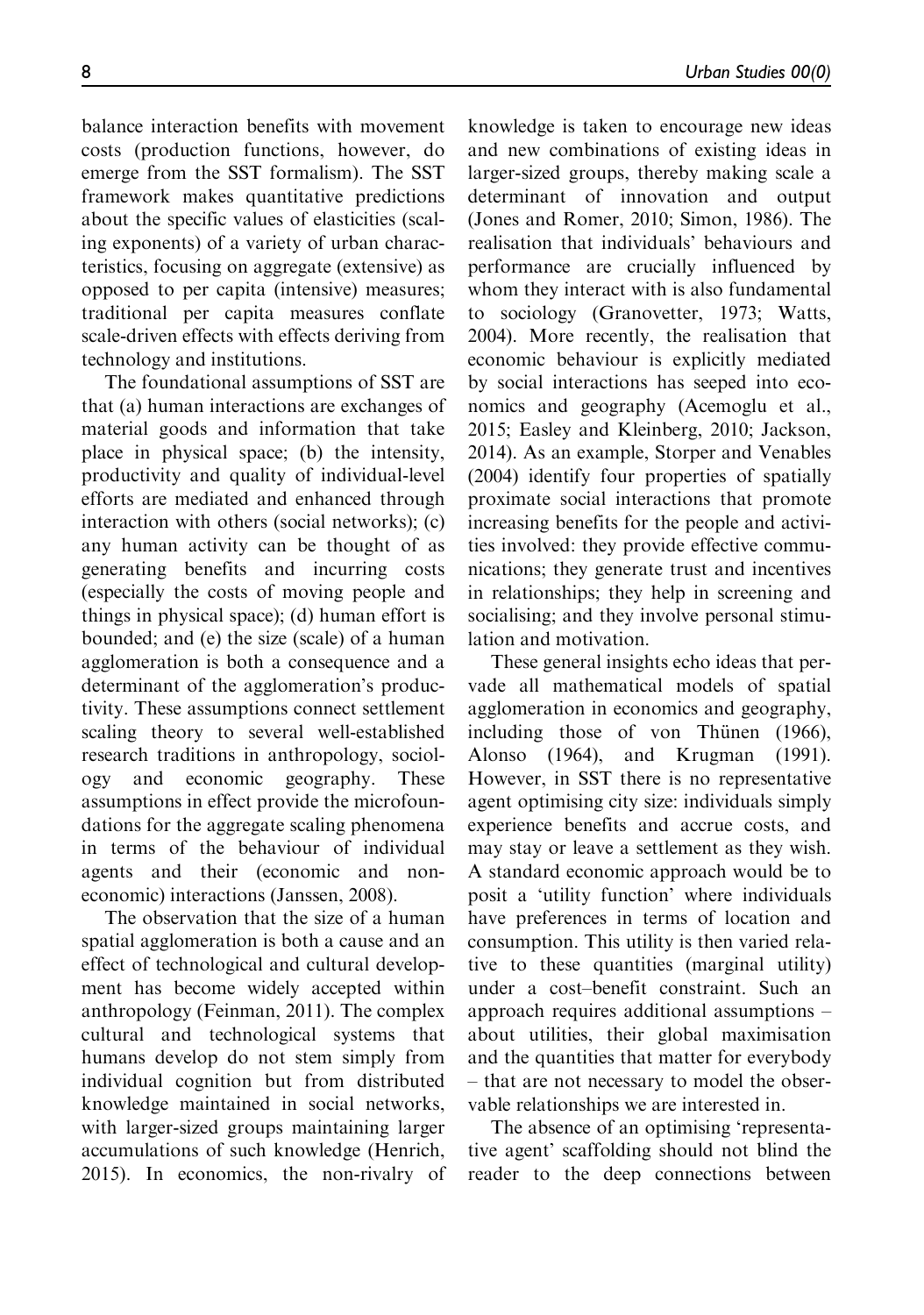settlement scaling theory and standard urban economics. The 'five axioms of urban economics', which O'Sullivan (2011) argues provide a foundation for economics models of locational choice, pertain equally to SST. These axioms are: (1) location-specific costs and benefits balance to generate a locational equilibrium; (2) self-reinforcing effects induce concentration of activities and individuals; (3) externalities are prevalent in the costs and benefits experienced by individuals in cities; (4) production is subject to economies of scale, which in turn engenders specialisation and favours agglomeration; and (5) competition generates zero economic profit, meaning that total revenue balances total economic cost, including the opportunity costs of all inputs. While the language of these axioms is tailored to modern market economies, they represent 'first principles' about human behaviour that are also reflected in SST. However, in SST modern markets or political organisation are not necessary: spatially concentrated social networks and associated costs are sufficient, which can take different institutional and cultural forms.

## Settlement scaling: Mathematical framework

The basic models of SST have been presented in detail elsewhere (Bettencourt, 2013, 2014; Lobo et al., 2013; Ortman et al., 2014). Here, we provide an overview of the framework, highlighting its points of contact with standard approaches as well as its divergences. We begin by noting that when settlements are relatively small and unstructured spatially, the travel cost of maintaining a mixing population for the average individual within the settlement is given simply by  $c = \varepsilon L$ , where  $\varepsilon$  is the energetic cost of movement and L is the distance across the area of the settlement. Note that in this circumstance the distance is proportional to the

square root of the circumscribed area,  $L \sim A^{1/2}$ . The average number of interactions a resident will have with others is given by  $i = a_0/N/A$ , where l is the average length of the path travelled by an individual in a day,  $a_0$  is the distance over which interaction occurs (a cross section), and  $N/A$  is the population density. Different individuals will experience different interactions, of course, and this can be accommodated via statistical extensions of these arguments. However, for computing scaling relations, the average over the population is sufficient. These interactions are mostly intentional so that they can be translated into net benefits,  $y$ , by considering that there is some average energetic (or monetary) consequence of an interaction, across all types of interactions (some may be negative, such as crime) that can occur  $\hat{g}$ such that  $y = \hat{g} a_0 l N/A$ ; see Bettencourt (2013) for a more developed mathematical argument. Then, by setting costs equal to benefits  $c = y : \varepsilon A^{1/2} = \hat{g} a_0 l N/A$ , and this simplifies to:

$$
A(N) = (G/\varepsilon)^{2/3} N^{2/3}, \tag{1}
$$

where  $G = \hat{g} a_0 l$ . One can think of G as the net attractive 'force' (resources per unit time per unit area = power density) an individual exerts on others through his/her interactions. Equation 1 can be simplified further by defining  $a = (G/\varepsilon)^{2/3}$  and  $\alpha = 2/3$ , yielding:

$$
A(N) = aN^{\alpha}.
$$
 (2)

The pre-factor in equation (2),  $a = (G/\varepsilon)^{2/3}$ , varies in accordance with the strength of social interaction and transportation costs  $\epsilon$ , and can change over time with changes in transport and social institutions, but is independent of population.

Equations (1) and (2) apply to small and spatially unstructured settlements, but as settlements grow, the inhabitants must set aside some of the land area for accesses,  $A_n$ , of roads, paths and other public spaces so that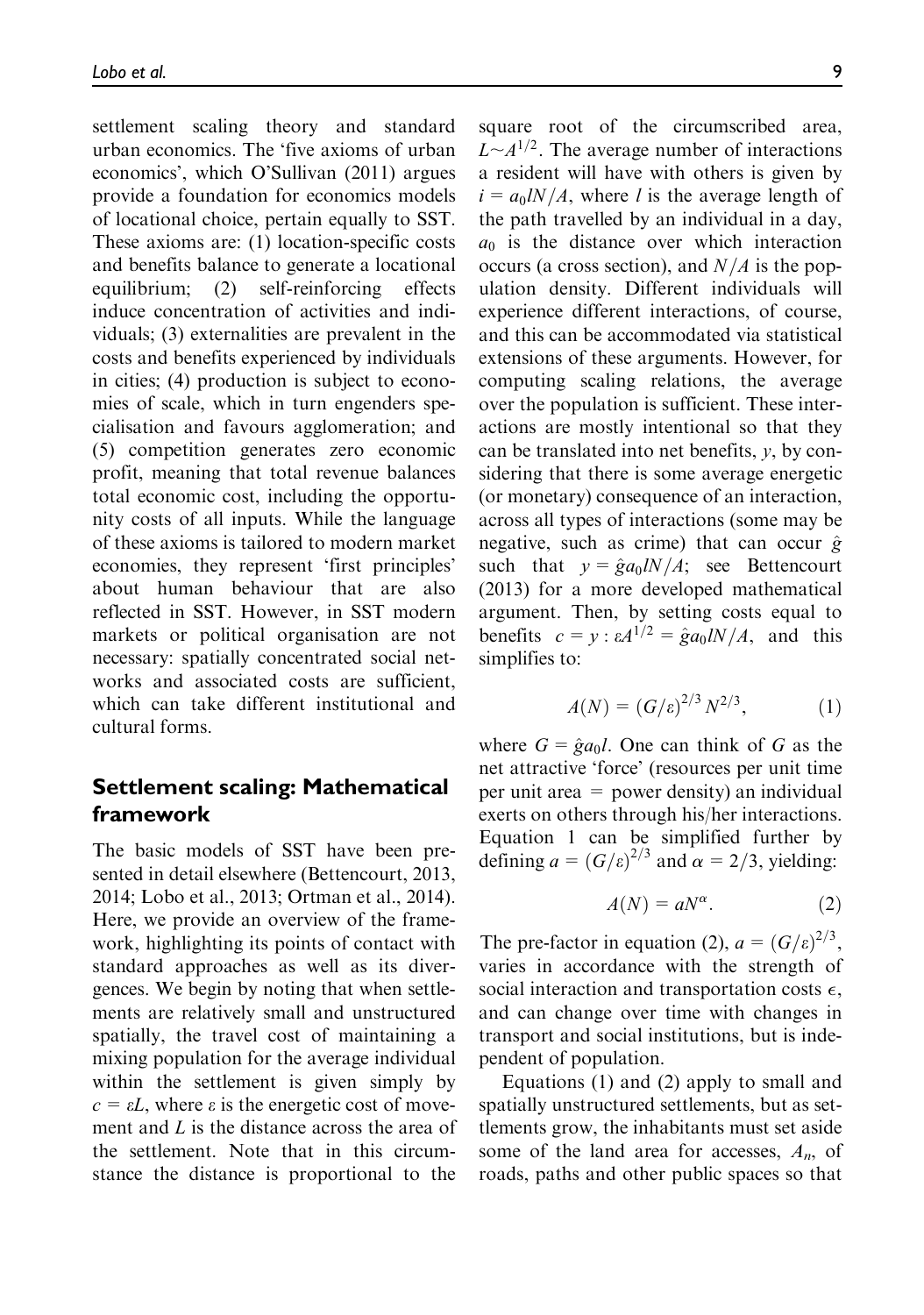residents can continue to move around and mix socially. This is the actual area over which interactions occur, and as a result it is necessary to specify the relationship between the built or 'network' area and the circumscribing area. We assume that on average the distance b between people is set in accordance with the current population density, such that  $b \sim (A/N)^{1/2}$ . This can be justified on theoretical grounds as is observed in modern large and dense cities (Bettencourt, 2013) and observed in some developed settlements in the archaeological record (Ortman et al., 2014). Thus, one can think of  *as the* length and width of street-frontage per resident in a city. Under this model, the total area of the access network is:

$$
A_n \sim Nb = A^{1/2} N^{1/2}.
$$
 (3)

From here, one can substitute  $aN^{2/3}$  for A and simplify, leading to:

$$
A_n \sim a^{1/2} N^{5/6}.\tag{4}
$$

Equation (4) implies that, as settlements in a given context grow, movement and interaction become increasingly structured by the access network and its associated public spaces, and that the area of this network grows with population more rapidly than the circumscribing area; namely, in accordance with the settlement population to the  $\alpha$  = 5/6 power. There is still an economy of scale in space use per capita, but the exponent of the growth rate of the built area with population is slightly higher than it is for the circumscribing area.

Next, we propose that the socio-economic outputs, Y, generated by a settlement are, on average, proportional to the total number of social interactions that occur among its inhabitants per unit time. This notion, that increasing productivity derives from the concentration, intensification and differentiation of social interactions, goes back at least to Adam Smith and is the basic idea

behind economics models of agglomeration effects (Glaeser et al., 1995; Hausmann and Hidalgo, 2011; Jones and Romer, 2010). Given this, and the assumption that settlements support as much social mixing as is possible, we can write:

$$
Y(N) = GN(N-1)/A \approx GN^2/A, \quad (5)
$$

where G once again represents the net social attraction of an individual's movements and interactions, and one can compute the expected scaling of outputs relative to population by substituting  $aN^{2/3}$  for A in the case of circumscribing areas, and  $a^{1/2}N^{5/6}$  for A in the case of built areas. This leads to:

$$
Y(N) \propto N^{2-\alpha},\tag{6}
$$

with  $2/3 \le \alpha \le 5/6$ . Equation (6), derived from social interactions, is also a production function,  $Y_i = AN_i^{\beta}$ , typically assumed to be at play in settings where there is free mobility of capital and labour and everyone has access to the same production technology; the output of the ith city is a function of labour  $(N)$  with  $\beta$  a system-wide production parameter and A is a Hicks-neutral technology term; see, for example, Glaeser et al. (1995), Jones and Romer (2010). Equation (6) can also be written in a more exact way as

$$
Y(N_i, t) = Y_0(t) N_i^{\beta} e^{\varepsilon_i(t)} \tag{7}
$$

to emphasise that scaling relations are relative to the transport costs and social institutions of a given context  $Y_0$  and time t, and each settlement exhibits a deviation from the expectation value  $e^{\varepsilon_i(t)}$  that summarises the effects of a variety of other factors in the realised properties of each individual city. These additional details are implied in the other equations of SST but are omitted here for simplicity of presentation.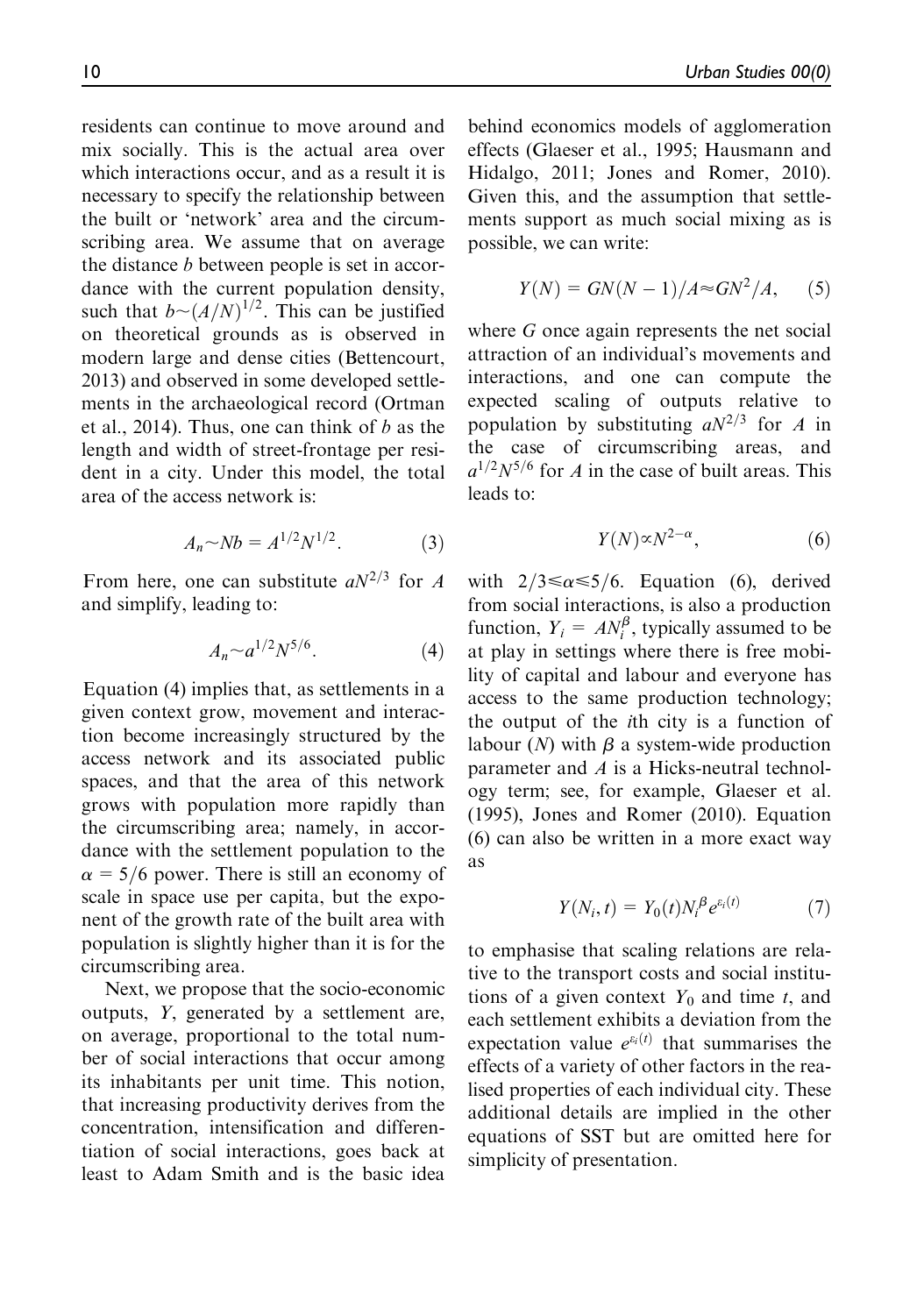From equation (6) an expression for average per capita output can be obtained:

$$
y = Y/N = GN/A \propto N^{\delta}, \tag{8}
$$

with  $1/6 \le \delta \le 1/3$ . This means that as human settlements increase in population their average per capita socio-economic rates grow proportionately to population raised to the  $\delta$  power, and their total aggregate rates grow proportionately to population raised to the  $\beta = 1 + \delta$  power. In other words, there are increasing returns to scale, such that more populous settlements are more productive per capita (of course they are also more expensive by about the same proportion). Finally, if one assumes that each individual requires access to a certain number of functions, F, to meet his/her needs, and that increasing average connectivity per person  $k$ makes it possible for each individual to specialise in a decreasing range of such functions per person d, then the product  $k(N) \times d(N) = F$ , with F a constant independent of N, and we can see that increasing connectivity enables increasing functional specialisation (i.e. division of labour). Namely, if

$$
k(N) = K(N)/N = k_0 N^{\delta}, \qquad (9)
$$

then  $d(N) = (F/k_0)N^{-\delta}$  and the total productive diversity,  $D(N) = d(N)N$  is:

$$
D(N) = (F/k_0)N^{1-\delta}.
$$
 (10)

This result indicates that as settlements grow, new explicit productive activities are added more slowly than people (not everybody does something different), and people become more connected and occupationally diverse overall, but with each individual becoming also increasingly specialised.

The parameters of the models discussed above are all very general and are not tailored to the specific technologies and institutions of any particular society. They can be derived from a more general statistical theory of settlements, where the exponents can receive corrections from different patterns of mobility and/or from deviations from average behaviour that are scale dependent, if these are strong. Also, by providing a simple and measurable set of relationships through which one can characterise any settlement system, SST effectively controls for the effects of scale in human networks, thus making it easier to identify properties of settlements that are not scalar effects (the fluctuations in equation (7)) and are more likely to reflect their unique characteristics and history (Bettencourt et al., 2010).

## Scaling results for settlement systems: Past and present

The exponents predicted by the models in section 'Settlement scaling: Mathematical framework' represent the variation with population size of expectation values. These expectation values can be estimated through ordinary least squares (linear) regression of log-transformed population and other aggregate measures for any sample of settlements from a given system because  $X(N) = X_0N^{\beta}$ and  $\log X(N) = \beta \log N + \log X_0$  are equivalent. More sophisticated estimation methods, such as fixed-effects regressions, can also be applied.

Tables 1 and 2 present estimated scaling exponents between population, area and a variety of measures of socio-economic outputs and functional diversity for a wide range of sedentary societies dating from several thousand years ago to the present. All of these results are from peer-reviewed publications that can be consulted for the details. Table 1 compiles results for contemporary urban systems, and Table 2 compiles results for societies documented by archaeology and history.

These results derive from a variety of settlement types, settlement systems, cultures,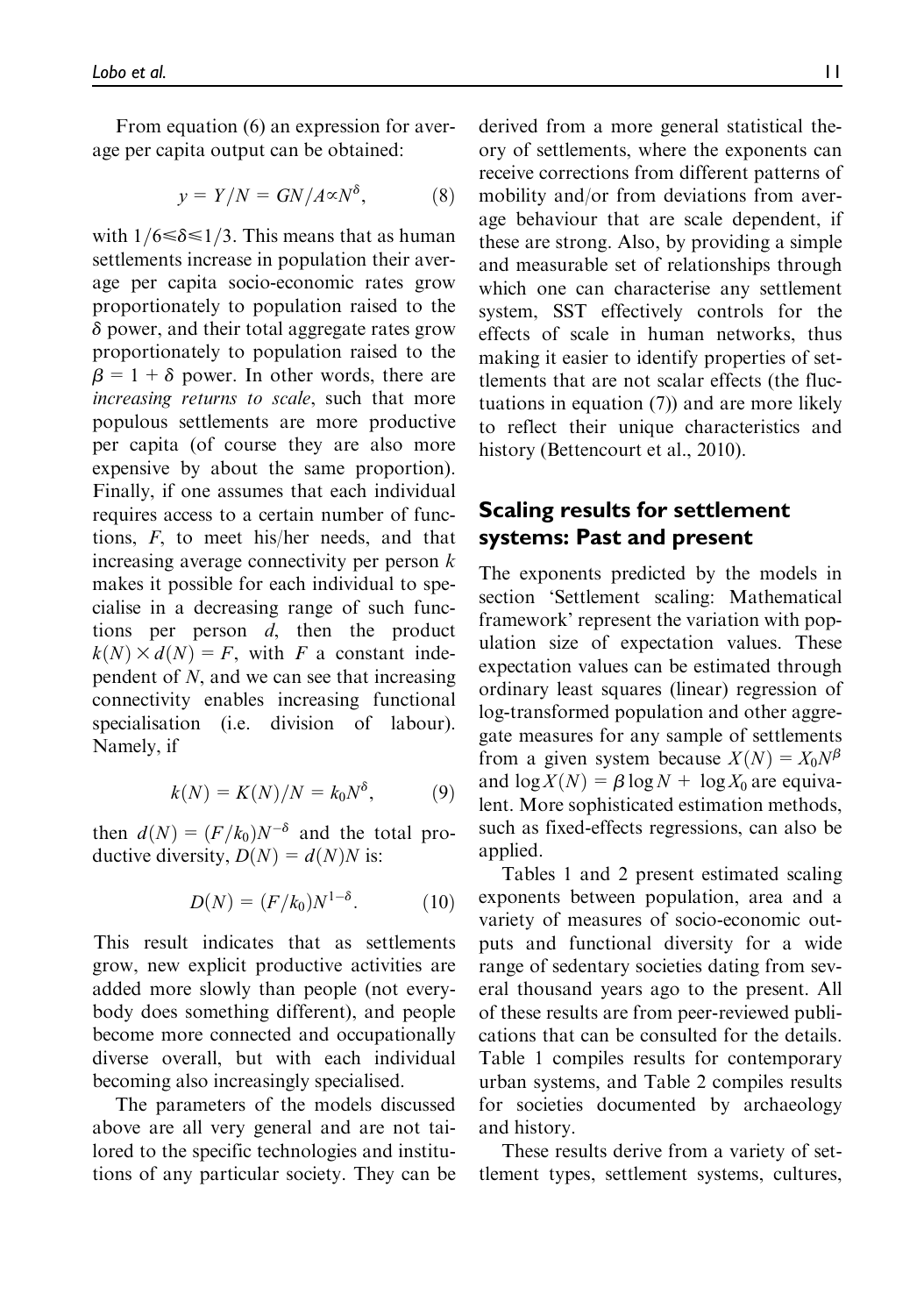| Case                                                                              | Dependent variable                                    | N    | Exponent<br>$(95\% C.I.)$ | $R^2$ | Source                       |
|-----------------------------------------------------------------------------------|-------------------------------------------------------|------|---------------------------|-------|------------------------------|
| Ancestral Pueblo villages, south-<br>west Colorado, USA (1060-<br>1280 CE)        | Circumscribing<br>area (ha)                           | 278  | 0.66<br>$(0.51 - 0.81)$   | 0.22  | (Ortman and<br>Coffey, 2017) |
| Ancestral Pueblo villages, south-<br>west Colorado, USA (1060–<br>1280 CE)        | Total house area<br>(m <sup>2</sup> )                 | 130  | 1.17<br>$(1.04 - 1.29)$   | 0.74  | (Ortman and<br>Coffey, 2017) |
| Mandan/Hidatsa villages, North<br>Dakota, USA (1200–1886 CE)                      | Circumscribing<br>Area (ha)                           | 35   | 0.64<br>$(0.48 - 0.80)$   | 0.65  | (Ortman and<br>Coffey, 2017) |
| Mandan/Hidatsa villages, North<br>Dakota, USA (1200–1886 CE)                      | Mean house area<br>(m <sup>2</sup> )                  | 17   | 0.16<br>$(0.04 - 0.29)$   | 0.31  | (Ortman and<br>Coffey, 2017) |
| Pueblo villages, northern New<br>Mexico, USA (1200-1600 CE)                       | Total house area<br>(m <sup>2</sup> )                 | 165  | 1.15<br>$(SE = 0.02)$     | 0.95  | (Ortman and<br>Davis, 2019)  |
| Pueblo villages, northern New<br>Mexico, USA (1200-1600 CE)                       | Decorated pottery<br>consumption rate<br>(sherds/yr.) | 224  | 1.2010<br>$(SE = 0.04)$   | 0.81  | (Ortman and<br>Davis, 2019)  |
| Pueblo villages, northern New<br>Mexico, USA (1200-1600 CE)                       | Stone tool<br>production rate<br>(waste flakes/yr.)   | 64   | 0.82<br>$(SE = 0.07)$     | 0.67  | (Ortman and<br>Davis, 2019)  |
| Farming/administrative                                                            | Circumscribing                                        | 57   | 0.69                      | 0.68  | (Ortman et al.,              |
| settlements, central Andes, Peru<br>$(1000 - 1532 \text{ CE})$                    | area (ha)                                             |      | $(SE = 0.06)$             |       | 2016)                        |
| Herding settlements, central<br>Andes, Peru (1000–1532 CE)                        | Circumscribing<br>area (ha)                           | 39   | 0.66<br>$(SE = 0.156)$    | 0.32  | (Ortman et al.,<br>2016)     |
| Wanka settlements, central<br>Andes, Peru (1000-1532 CE)                          | Domestic structure<br>size $(m^2)$                    | 91   | 0.13<br>$(SE = 0.04)$     | 0.13  | (Ortman et al.,<br>2016)     |
| 'Amorphous' settlements (pop.<br>$<$ 5000), Basin of Mexico<br>(1150 BCE-1520 CE) | Settled<br>(circumscribing)<br>area (ha)              | 1510 | 0.67<br>$(0.65 - 0.69)$   | 0.74  | (Ortman et al.,<br>2015)     |
| 'Networked' settlements (pop.<br>$>$ 5000), Basin of Mexico<br>(1150 BCE-1520 CE) | Settled (outlined)<br>area (ha)                       | 22   | 0.853<br>$(0.59 - 1.101)$ | 0.71  | (Ortman et al.,<br>2015)     |
| Pre-Hispanic settlements, Basin<br>of Mexico (1150 BCE-1520 CE)                   | Civic mound<br>volume $(m^3/yr)$                      | 48   | 1.18<br>$(1.03 - 1.33)$   | 0.85  | (Ortman et al.,<br>2015)     |
| Pre-Hispanic settlements, Basin<br>of Mexico (1150 BCE-1520 CE)                   | Mean domestic<br>mound area $(m2)$                    | 80   | 0.19<br>$(0.08 - 0.29)$   | 0.86  | (Ortman et al.,<br>2015      |
| Medieval Western European<br>cities and towns (1300 CE)                           | Settled area (ha)                                     | 173  | 0.71<br>$(SE = 0.03)$     | 0.81  | (Cesaretti et al.,<br>2016)  |
| Greek and Roman cities<br>$(100 \text{ BCE} - 300 \text{ CE})$                    | Settled area (ha)                                     | 53   | 0.65<br>$(0.59 - 0.72)$   | 0.88  | (Hanson and<br>Ortman, 2017) |
| Imperial Roman cities<br>$(100 \text{ BCE} - 300 \text{ CE})$                     | Occupational<br>diversity                             | 210  | 0.66<br>$(0.61 - 0.79)$   | 0.66  | (Hanson and<br>Ortman, 2017) |
| Imperial Roman Cities<br>(100 BCE-300 CE)                                         | Forum/agora area<br>(m <sup>2</sup> )                 | 80   | 0.67<br>$(0.57 - 0.77)$   | 0.68  | (Hanson et al.,<br>2019)     |
| Imperial Roman cities<br>$(100 \text{ BCE} - 300 \text{ CE})$                     | Street area (m <sup>2</sup> )                         | 80   | 0.67<br>$(0.59 - 0.75)$   | 0.77  | (Hanson et al.,<br>2019)     |

Table 2. Empirical support for settlement scaling theory from archaeological and historical sources. Independent variable = settlement population.

Notes: SE: standard error (when a confidence interval is not reported).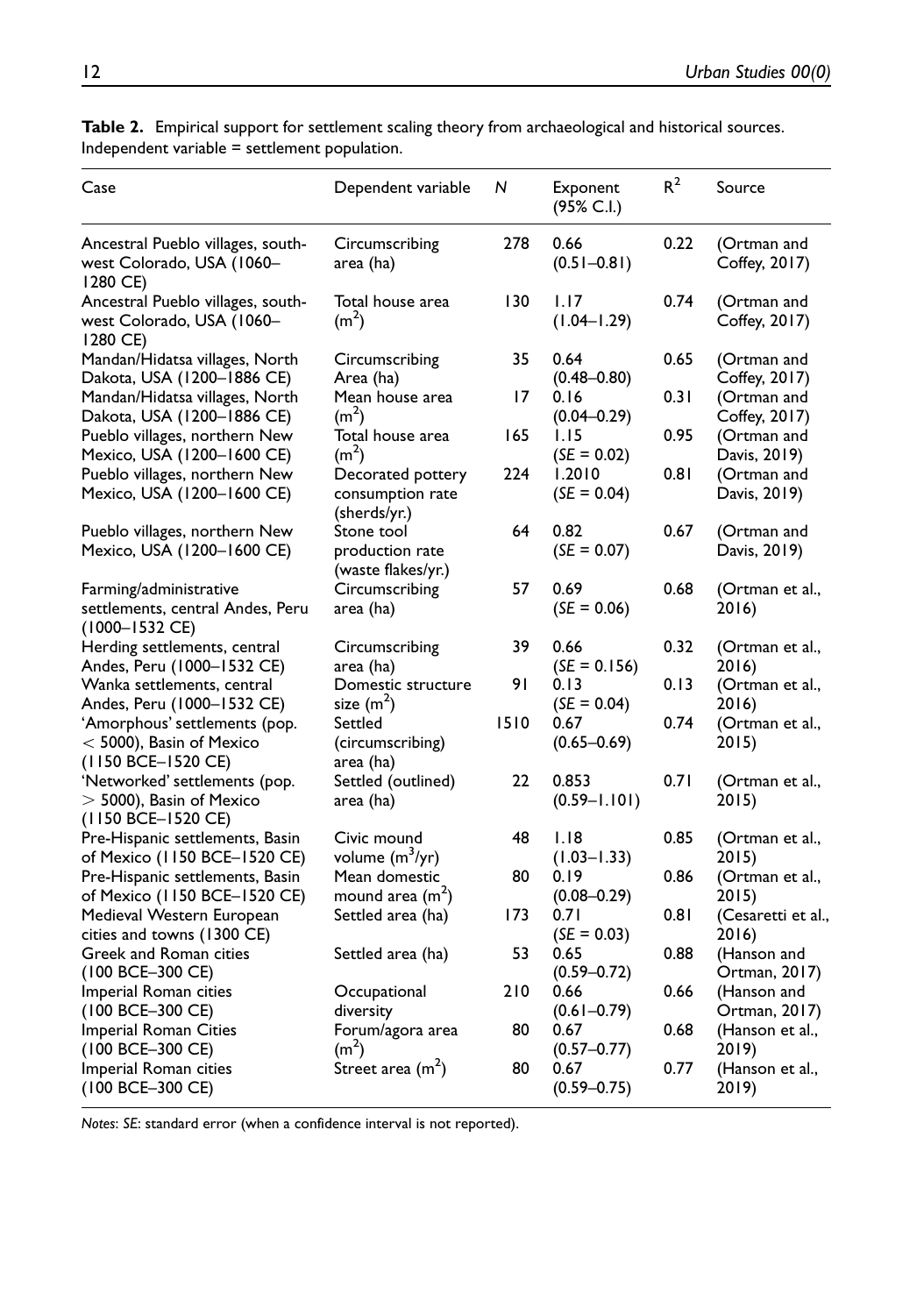geographies and levels of socio-economic development. Nevertheless, the entries show a striking consistency of scaling exponents. Almost all of the exponents for the population–area relationship are within a 95% confidence interval of  $2/3 \le \alpha \le 5/6$ , with the specific value of  $\alpha$  being determined by the nature of the area measurement used (an ellipse versus an outline of the built area), as predicted by settlement scaling models. This consistent result shows that, across cultures and history, human settlements become denser, on average and at predictable rates, with population. This in turn indicates that humans in larger settlements live in contexts that facilitate faster rates of social interaction, and thus faster socioeconomic production rates.

The results in Table 2 also show that a number of measures of socio-economic output obtainable from the archaeological record, especially public works construction rates and house sizes, exhibit increasing returns to scale to the same degree observed with respect to GDP in Table 1, and as predicted by equation (7). These data derive from a range of contexts, from Native American villages to Pre-Hispanic Mesoamerican and Andean settlements. Finally, Table 2 includes one case where an index of the division of labour – the diversity of professional associations mentioned in stone inscriptions recovered from Imperial Roman cities – scales as predicted by equation (10). All these results are in keeping with the expectations of SST. Importantly, the areas, populations, densities and socioeconomic indicators of the archaeological settlements were determined using the methods discussed earlier and are not subject to the modifiable areal unit problem.

The fact that nearly identical results have been obtained for contemporary urban systems using metropolitan statistical areas as the spatial units of analysis (see Bettencourt, 2013: table S3) suggests that archaeological

settlements are functionally analogous to MSAs; that MSAs and their analogues are appropriate units for urban scaling research; and that the social networking processes revealed through the use of MSAs reflect fundamental aspects of urbanisation as a social process in human history and development. In short, SST appears to account not only for general properties of contemporary urban systems, but for general properties of human settlements and their evolution throughout history.

Still, comparison of the results in Tables 1 and 2 does highlight an important difference between human settlement systems of the past and present. The data analysed in Table 1 are for the most part cross-sectional, representing aggregate properties of cities at a given moment in time. In contrast, most of the data analysed in Table 2 reflect temporal averages that may span centuries. When one examines scaling relations in contemporary systems one typically finds that the prefactor of the scaling relation, or the intercept of the line fit to the log-transformed values, changes from year to year. According to SST, this changing intercept is driven by changes in transport costs and the productivity of interaction, which are associated with processes of economic growth and technological change. The fact that such temporal dependence is not typical of archaeological cases suggests that rates of change in these parameters were much slower (and indeed in many cases perhaps vanishing in the long run) in pre-industrial societies than they are today.

### **Discussion**

We have shown that the contemporary concept of the metropolitan area, and the archaeological concept of the archaeological settlement, both capture the fundamental nature of cities as containers for frequent and heterogeneous social interaction.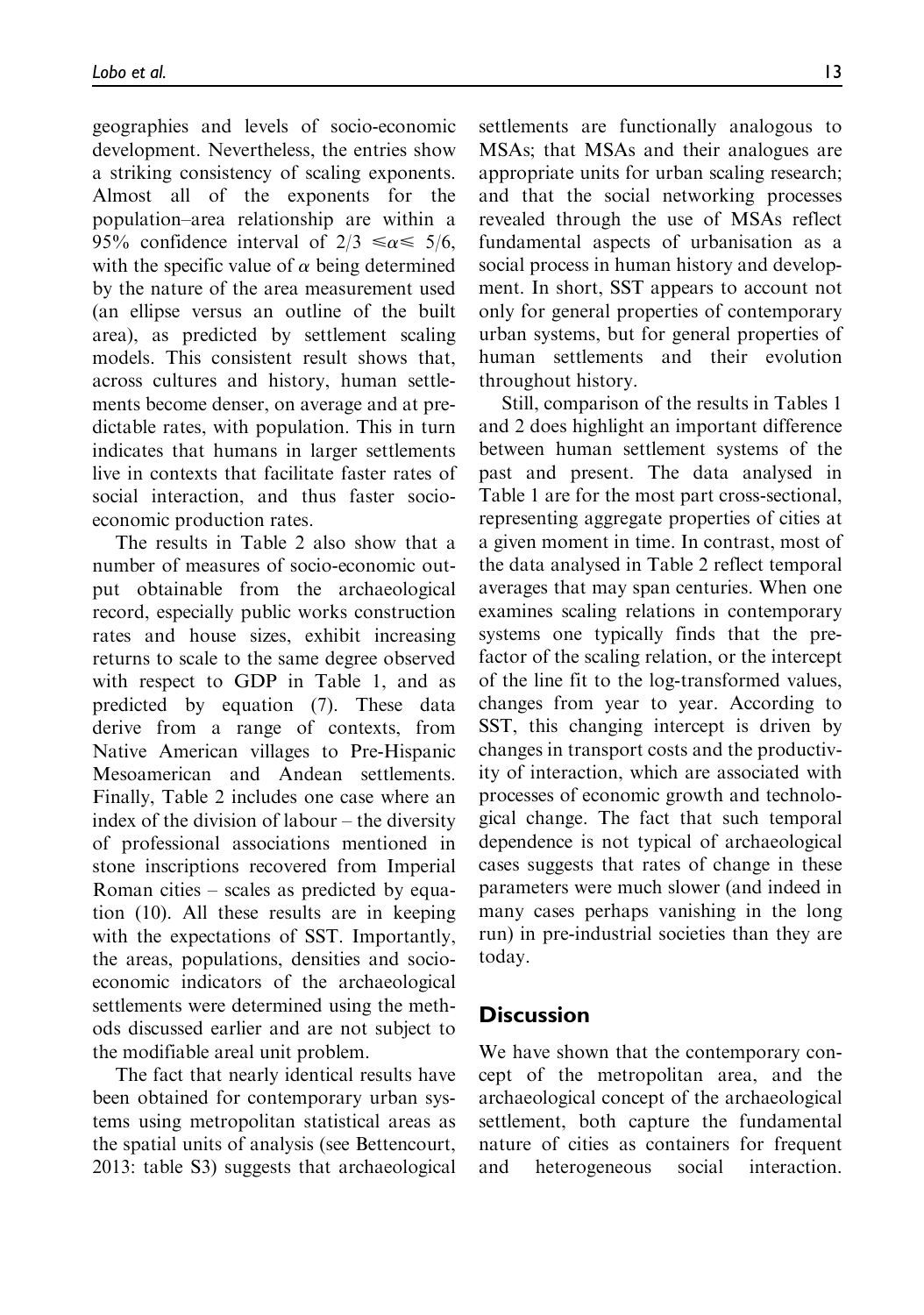Archaeologists have developed a robust set of tools for estimating both the relative and absolute populations that lived within them. These methods have been tested against historical records, ethnographic reports and material patterns in present-day traditional communities and proven to be consistent and reliable. Finally, the archaeological record provides material proxies for a variety of socio-economic measures, including wealth distributions and consumption rates, which are measurable for settlements of any size. Owing to the vagaries of preservation and the complexities of sampling in archaeological sites there are always errors associated with these measurements. However, these errors are typically unstructured relative to site size (i.e. they are not systematic) so that it is feasible to recover the average statistical relationships between population and other quantities using archaeological data, despite their noisy nature.

We have also shown that many aggregate properties of ancient settlement systems are analogous to those of contemporary metropolitan systems. The interdependences between spatial, infrastructural and social facets of cities and settlements seem to be quantitatively and qualitatively consistent across time, geography and cultures. Settlement scaling theory provides a unified quantitative framework for understanding and predicting these regularities and therefore gives urban studies a formal framework for their investigation across time and space. Such comparisons serve to strengthen our confidence in the empirical findings for modern urban systems and on the use of metropolitan areas as the principal spatial units of analysis in urban studies.

The incorporation of archaeological and historical data into scaling research dramatically expands the empirical basis for investigating the ways in which human societies can, in principle, harness the open-ended, exponential properties of spatially embedded

social networks. This approach does not merely provide a way of verifying patterns identified in contemporary data, but it actually expands the effort by bringing to light a wider range of ways in which humans take advantage of social networking in space than is apparent in contemporary data. Some of these insights may not be 'on the radar' of modern urbanists; but in the context of a general theory that applies to all human networks they can be expected to have practical relevance for the future.

#### Acknowledgements

Comments by Todd Whitelaw and an anonymous reviewer were very helpful in refining our concepts and their presentation.

#### Funding

The author(s) disclosed receipt of the following financial support for the research, authorship, and/or publication of this article: This research was partially supported by the James S McDonnell Foundation (#220020438), the Arizona State University – Santa Fe Institute Center for Biosocial Complex Systems and the Mansueto Institute for Urban Innovation, University of Chicago.

#### ORCID iD

Jose Lobo [https://orcid.org/0000-0002-0814-](https://orcid.org/0000-0002-0814-7168) [7168](https://orcid.org/0000-0002-0814-7168)

#### **References**

- Acemoglu D, Ozdaglar A and Tahbaz-Salehi A (2015) Systemic risk and stability in financial networks. American Economic Review 105: 564–608.
- Adams RM (1981) Heartland of Cities: Surveys of Ancient Settlement and Land Use on the Central Floodplain of the Euphrates. Chicago, IL: University of Chicago Press.
- Algaze G (2018) Entropic cities: The paradox of urbanism in ancient Mesopotamia. Current Anthropology 59: 23–54.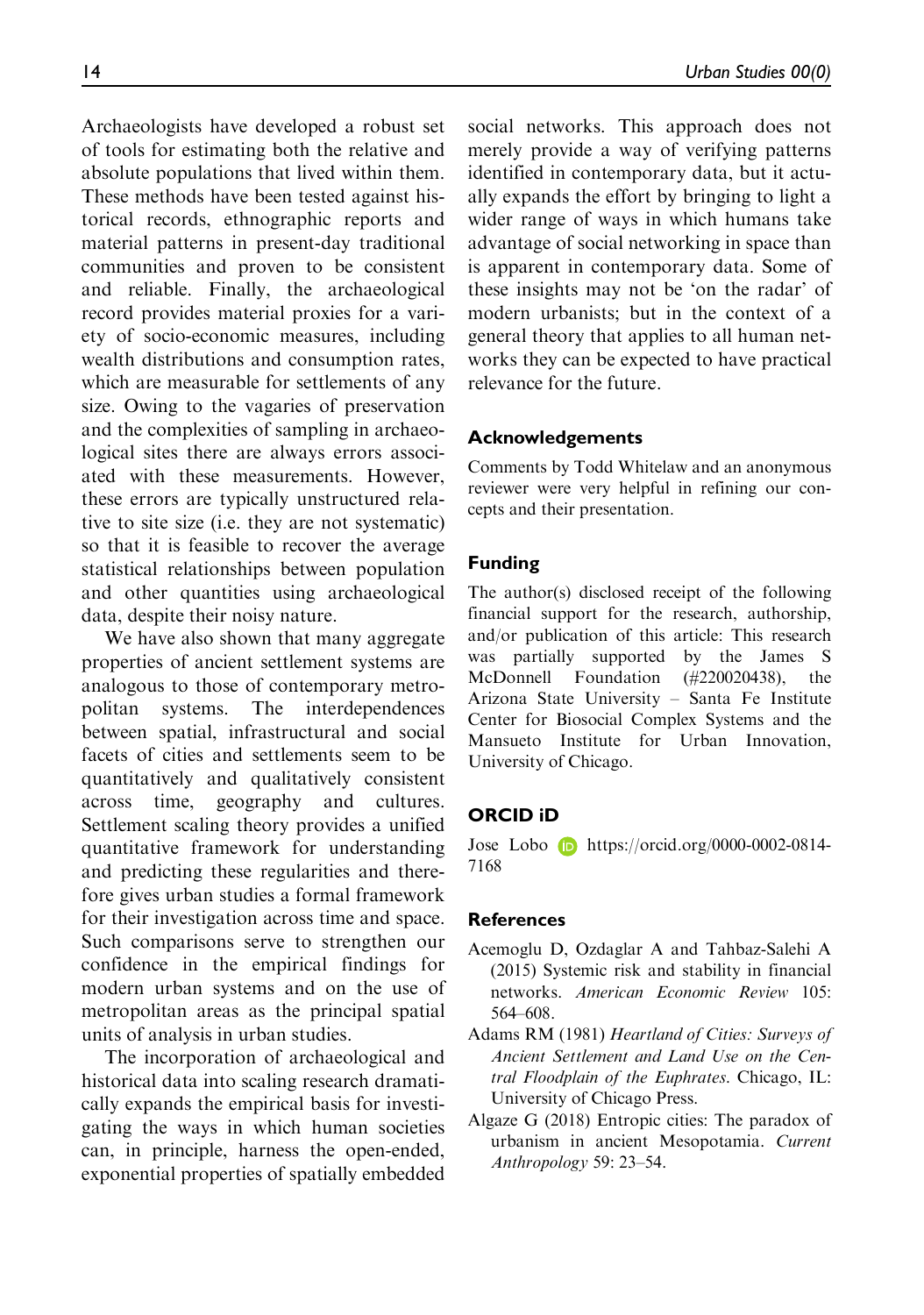- Alonso W (1964) Location and Land Use: Toward a General Theory of Land Rent. Cambridge, MA: Harvard University Press.
- Angel S (2012) Planet of Cities. Cambridge, MA: Lincoln Institute of Land Policy.
- Arcaute E, Hatna E, Ferguson P, et al. (2015) Constructing cities, deconstructing scaling laws. Journal of the Royal Society Interface 12. Available at: [https://doi.org/10.1098/rsif.2014.0745.](https://doi.org/10.1098/rsif.2014.0745)
- Barenblatt GI (2003) Scaling. New York: Cambridge University Press.
- Berry BJL, Goheen PG and Goldstein H (1969) Metropolitan Area Definition: A Re-Evaluation of Concept and Statistical Practice (Revised). Washington, DC: U.S. Bureau of the Census.
- Bettencourt LMA (2013) The origins of scaling in cities. Science 340: 1438–1441.
- Bettencourt LMA (2014) Impact of changing technology on the evolution of complex informational networks. Proceedings of the IEEE 102: 1878–1891.
- Bettencourt LMA and Lobo J (2016) Urban scaling in Europe. Journal of the Royal Society Interface 13: 1–14.
- Bettencourt LMA, Lobo J, Helbing D, et al. (2007a) Growth, innovation, scaling, and the pace of life in cities. Proceedings of the National Academy of Sciences 104: 7301–7306.
- Bettencourt LMA, Lobo J and Strumsky D (2007b) Invention in the city: Increasing returns to patenting as a scaling function of metropolitan size. Research Policy 36: 107–120.
- Bettencourt LMA, Lobo J, Strumsky D, et al. (2010) Urban scaling and its deviations: Revealing the structure of wealth, innovation and crime across cities. PLoS One 5: 1–9.
- Bloom DE, Canning D and Fink G (2008) Urbanization and the wealth of nations. Science 319: 772–775.
- Brelsford C, Lobo J, Hand J, et al. (2017) Heterogeneity and scale of sustainable development in cities. Proceedings of the National Academy of Sciences 114: 8963–8968.
- Bretagnolle A, Pumain D and Vacchiani-Marcuzzo C (2009) The organisation of urban systems. In: Lane D, Pumain D and Van der Leeuw S, et al. (eds) Complexity Perspectives in Innovation and Social Change. New York: Springer, pp. 197–220.
- Cesaretti R, Bettencourt LMA, Lobo J, et al. (2016) Population–area relationship in medieval European cities. PLOS-One 11: e162678.
- Chang K-C (1968) Toward a science of prehistoric society. In: Chang K-C (ed.) Settlement Archaeology. New Haven, CT: Yale University Press, pp. 1–9.
- Chave J and Levin S (2003) Scale and scaling in ecological and economic systems. Environmental and Resources Economics 26: 527–557.
- Chen Y (2010) Characterizing growth and form of fractal cities with allometric scaling exponents. Discrete Dynamics in Nature and Society 2010: 1–23.
- Chisholm M (1968) Rural Settlement and Land Use. London: Hutchinson Press.
- Christiansen S (1978) Infield-outfield systems: Characteristics and development in different climatic environments. Geografisk Tidsskrift  $77 \cdot 1 - 5$
- Cottineau C, Hatna E, Arcaute E, et al. (2017) Diverse cities or the systematic paradox of Urban Scaling Laws. Computers, Environment and Urban Systems 63: 80–94.
- de Vries J (1984) European Urbanization 1500– 1800. Cambridge, MA: Harvard University **Press**.
- Drennan RD, Berrey CA and Peterson CE (2015) Regional Settlement Demography in Archaeology. Bristol, CT: Eliot Werner Publications.
- Duranton G and Puga D (2004) Microfoundation of urban agglomeration economies. In: Henderson JV and Thisse JF (eds) Handbook of Regional and Urban Economics. Amsterdam: Elsevier, pp. 2064–2117.
- Easley D and Kleinberg J (2010) Networks, Crowds, and Markets: Reasoning About a Highly Connected World. New York: Cambridge University Press.
- El-Qady G and Metawaly M (eds) (2018) Archaeogeophysics: State of the Art and Case Studies. New York: Springer.
- Feinman GM (2011) Size, complexity, and organizational variation: A comparative approach. Cross-Cultural Research 45: 37–58.
- Fujita M, Krugman P and Venables AJ (1999) The Spatial Economy: Cities, Regions, and International Trade. Cambridge, MA: MIT Press.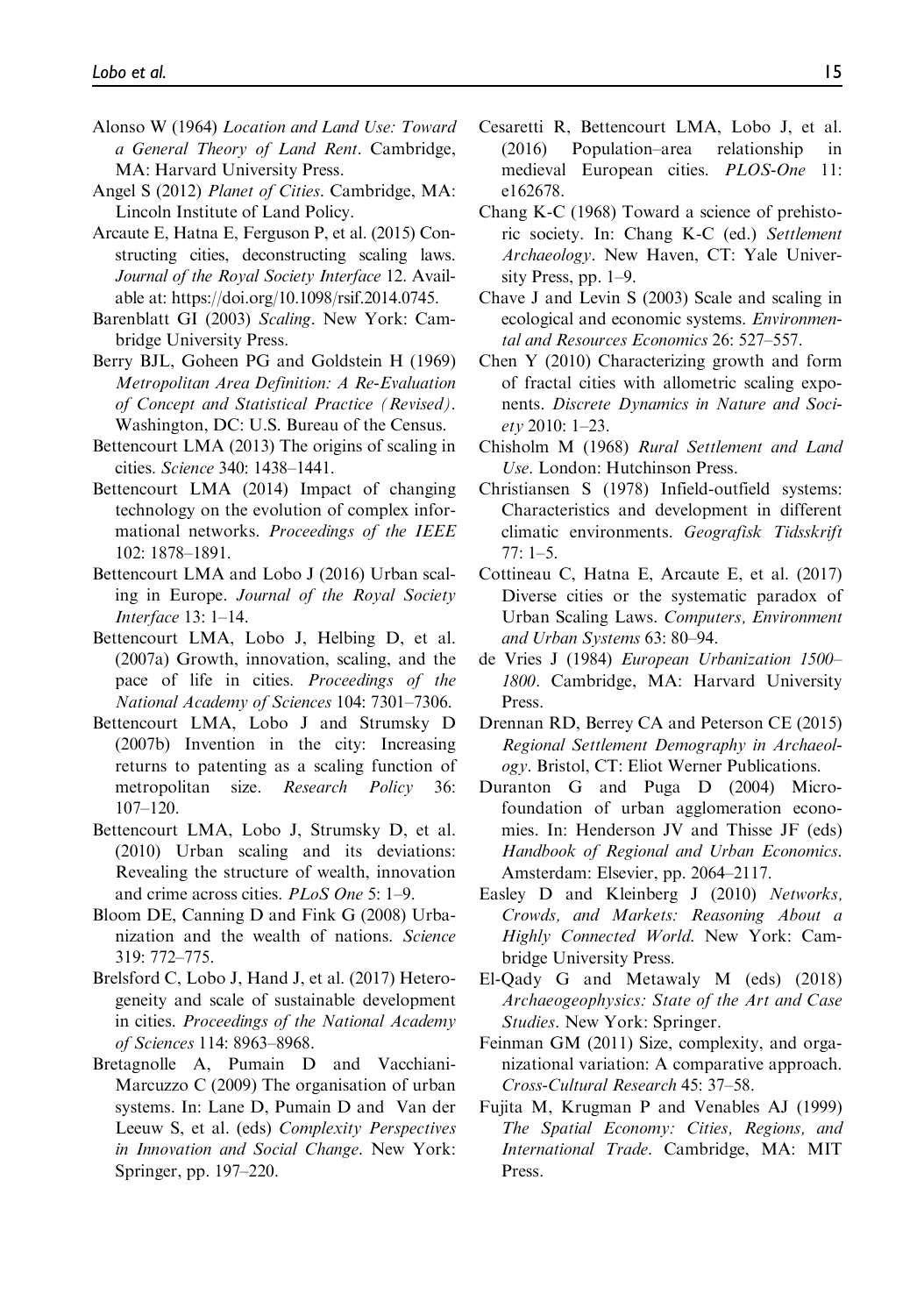- Glaeser EL (2011) The Triumph of Cities: How our Greatest Invention Makes us Richer, Smarter, Greener, Healthier, and Happier. New York: Penguin.
- Glaeser EL, Sacerdote BI and Scheinkman JA (2003) The social multiplier. Journal of the European Economic Association 1: 345–353.
- Glaeser EL, Scheinkman JA and Sheliefer A (1995) Economic growth in a cross-section of cities. Journal of Monetary Economics 36: 117–143.
- Granovetter MS (1973) The strength of weak ties. American Journal of Sociology 78: 1360–1380.
- Hanson JW (2016) An Urban Geography of the Roman World, 100 BC to AD 300. Oxford: Archaeopress.
- Hanson JW and Ortman SG (2017) A systematic method for estimating the populations of Greek and Roman settlements. Journal of Roman Archaeology 30: 301–324.
- Hanson JW, Ortman SG, Bettencourt LMA, et al. (2019) Urban form, infrastructure and spatial organisation in the Roman Empire. Antiquity 93: 702–718.
- Hanson JW, Ortman SG and Lobo J (2017) Urbanism and the division of labour in the Roman Empire. Journal of The Royal Society Interface. Available at: [https://royalsocietypu](https://royalsocietypublishing.org/doi/full/10.1098/rsif.2017)[blishing.org/doi/full/10.1098/rsif.2017.](https://royalsocietypublishing.org/doi/full/10.1098/rsif.2017)0367 (accessed 27 September 2019).
- Hausmann R and Hidalgo C (2011) The network structure of economic output. Journal of Economic Growth 16: 309–342.
- Henrich J (2015) The Secret of Our Success: How Learning from Others Drove Human Evolution, Domesticated our Species and Made us Smart. Princeton, NJ: Princeton University Press.
- Hutson SR, Hixson DR, Magnoni A, et al. (2008) Site and Community at Chunchucmil and Ancient Maya Urban Centers. Journal of Field Archaeology 33: 19–40.
- Jackson MO (2014) Networks in the understanding of economic behaviors. Journal of Economic Perspectives 28: 3–22.
- Janssen MCW (2008) Microfoundations. In: Durlauf SN and Blume LE (eds) The New Palgrave Dictionary of Economics: Economic Growth. Basingstoke: Palgrave Macmillan, pp. 1–8.
- Johnson AW and Earle TK (2000) The Evolution of Human Societies: From Foraging Group to

Agrarian State. Stanford, CT: Stanford University Press.

- Johnson P and Millett M (eds) (2012) Archaeological Survey and the City. Oxford: Oxbow Books.
- Jones CI and Romer PM (2010) The New Kaldor Facts: Ideas, institutions, population, and human capital. American Economic Journal: Macroeconomics 2: 224–245.
- Kohler TA, Smith ME, Bogaard A, et al. (2017) Greater post-neolithic wealth disparities in Eurasia than in North and Mesoamerica. Nature 551: 619–622.
- Kohler TA, Smith ME, Bogaard A, et al. (2018) Deep inequality: Summary and conclusions. In: Kohler T and Smith ME (eds) Ten Thousand Years of Inequality: The Archaeology of Wealth Differences. Tucson, AZ: University of Arizona Press, pp. 289–317.
- Kostof S (1991) The City Shaped: Urban Patterns and Meanings Through History. Boston, MA: Bullfinch.
- Krugman P (1991) Increasing returns and economic geography. Journal of Political Economy 99: 483–499.
- Laslett P (1971) The World We Have Lost: England Before the Industrial Age. New York: Scribner's Sons.
- Lobo J, Bettencourt LMA, Strumsky D and West GB (2013) Urban scaling and the production function for cities. PLoS One 8: e58407.
- Lobo J, Strumsky D and Rothwell J (2013) Scaling of patenting with urban population size: Evidence from global metropolitan areas. Scientometrics 96: 819–828.
- Marchetti C (1994) Anthropological invariants in travel behavior. Technological Forecasting and Social Change 47: 75–88.
- Morris I (2013) The Measure of Civilization: How Social Development Decides the Fate of Nations. Princeton, NJ: Princeton University Press.
- Mumford L (1961) The City in History: Its Origins, Its Transformations, and Its Prospects. New York: Harcourt, Brace, Jovanovich.
- Murdock GP (1949) Social Structure. New York: The Free Press.
- Nordbeck S (1971) Urban allometric growth. Geografiska Annaler. Series B, Human Geography 53: 54–67.